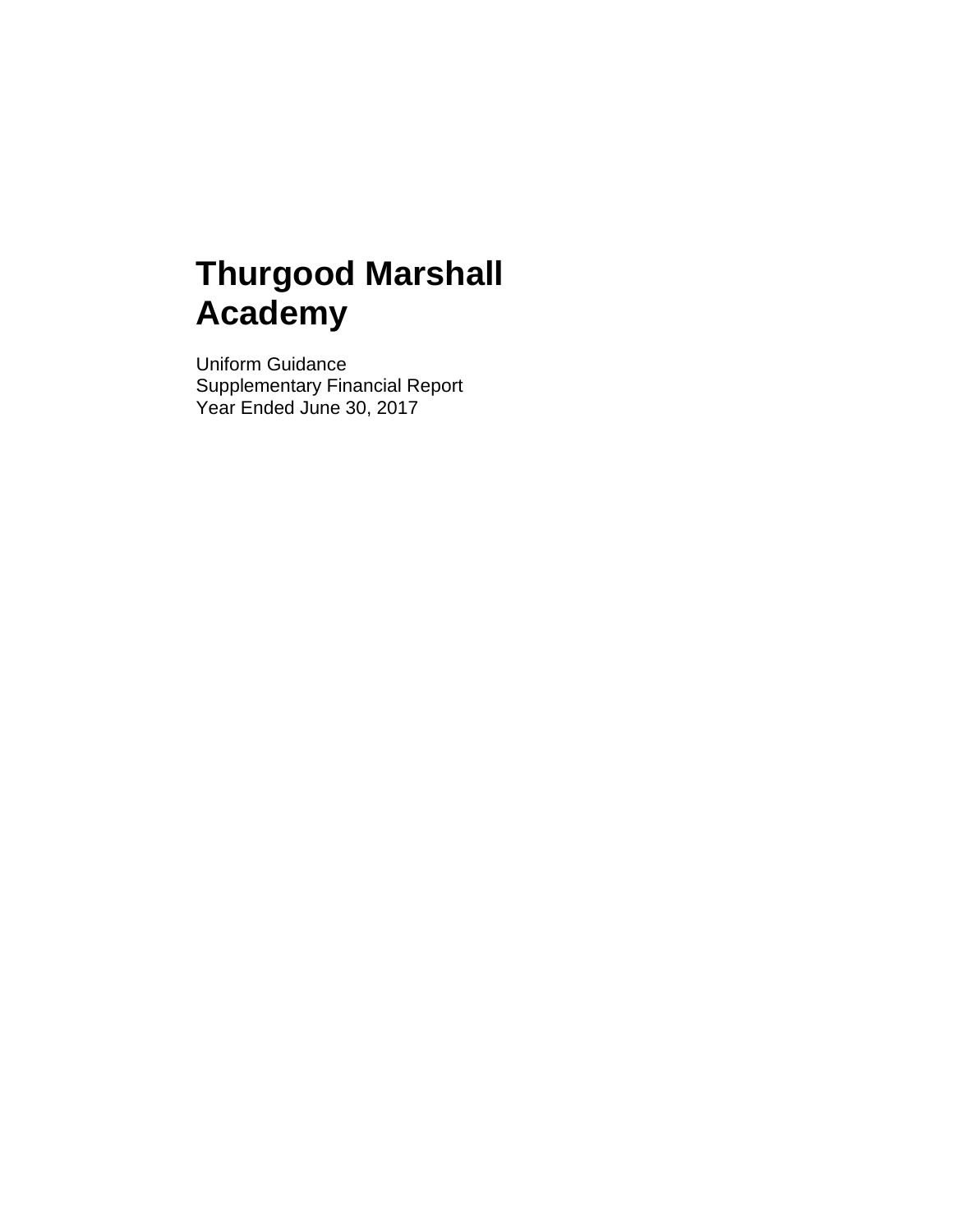# **Contents**

| Independent auditor's report on internal control over financial reporting<br>and on compliance and other matters based on an audit of financial<br>statements performed in accordance with Government Auditing Standards | $1 - 2$ |
|--------------------------------------------------------------------------------------------------------------------------------------------------------------------------------------------------------------------------|---------|
|                                                                                                                                                                                                                          |         |
| Independent auditor's report on compliance for each major federal                                                                                                                                                        |         |
| program; report on internal control over compliance; and report on                                                                                                                                                       |         |
| schedule of expenditures of federal awards required by Uniform Guidance                                                                                                                                                  | $3 - 4$ |
|                                                                                                                                                                                                                          |         |
| Schedule of expenditures of federal awards                                                                                                                                                                               | 5       |
|                                                                                                                                                                                                                          |         |
| Notes to schedule of expenditures of federal awards                                                                                                                                                                      | 6       |
| Schedule of findings and questioned costs                                                                                                                                                                                |         |
|                                                                                                                                                                                                                          |         |
| Summary schedule of prior audit findings                                                                                                                                                                                 | 8       |
|                                                                                                                                                                                                                          |         |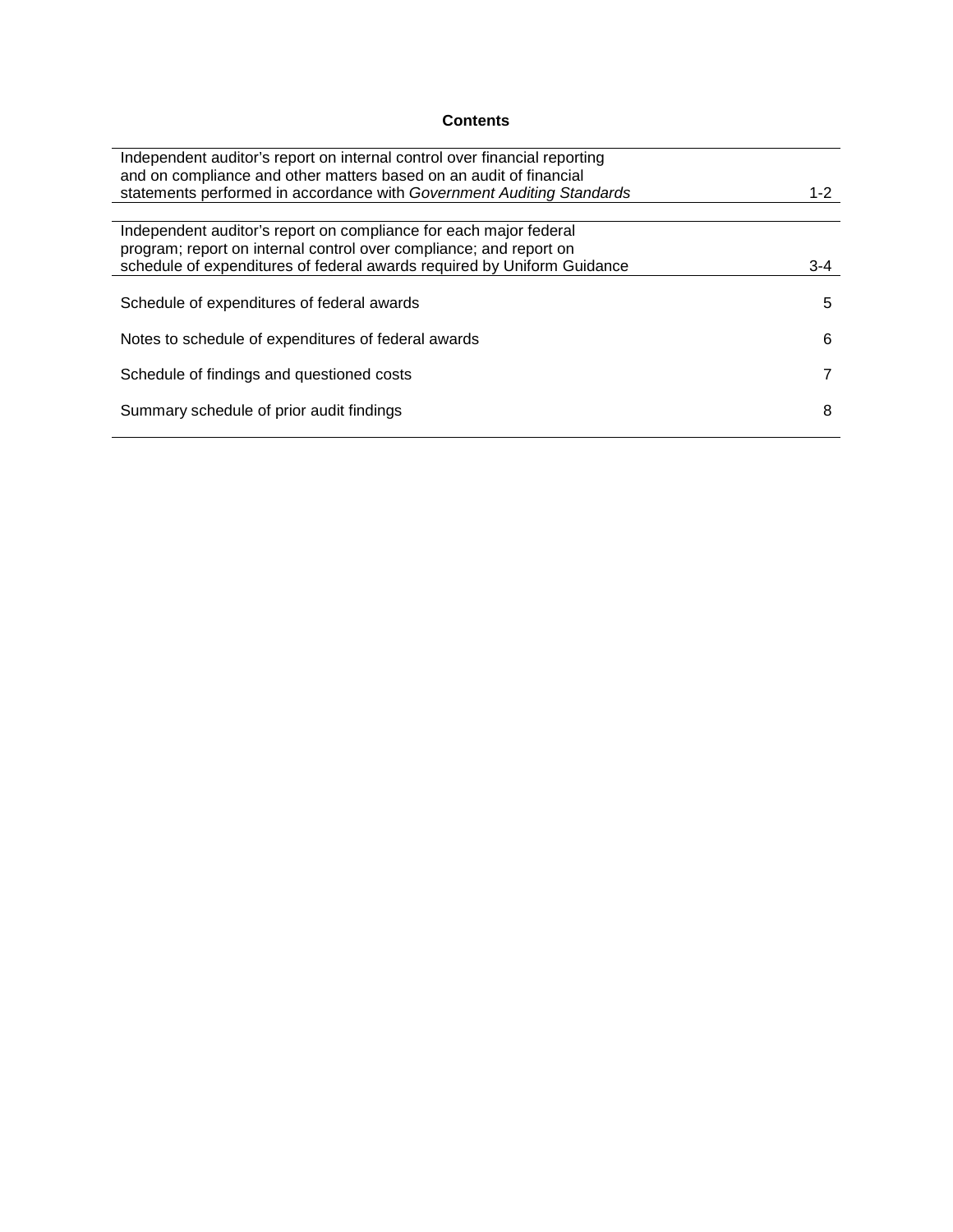

**RSM US LLP** 

## **Independent Auditor's Report on Internal Control Over Financial Reporting and on Compliance and Other Matters Based on an Audit of Financial Statements Performed in Accordance With** *Government Auditing Standards*

To the Board of Trustees Thurgood Marshall Academy

We have audited, in accordance with the auditing standards generally accepted in the United States of America and the standards applicable to financial audits contained in *Government Auditing Standards*  issued by the Comptroller General of the United States, the financial statements of Thurgood Marshall Academy (the Academy), which comprise the balance sheet as of June 30, 2017, the related statements of activities and cash flows for the year then ended, and the related notes to the financial statements, and have issued our report thereon dated November 1, 2017.

## **Internal Control Over Financial Reporting**

In planning and performing our audit of the financial statements, we considered the Academy's internal control over financial reporting (internal control) to determine the audit procedures that are appropriate in the circumstances for the purpose of expressing our opinion on the financial statements, but not for the purpose of expressing an opinion on the effectiveness of the Academy's internal control. Accordingly, we do not express an opinion on the effectiveness of the Academy's internal control.

A *deficiency in internal control* exists when the design or operation of a control does not allow management or employees, in the normal course of performing their assigned functions, to prevent, or detect and correct, misstatements on a timely basis. A *material weakness* is a deficiency, or a combination of deficiencies, in internal control, such that there is a reasonable possibility that a material misstatement of the Academy's financial statements will not be prevented, or detected and corrected on a timely basis. A *significant deficiency* is a deficiency, or a combination of deficiencies, in internal control that is less severe than a material weakness, yet important enough to merit attention by those charged with governance.

Our consideration of internal control was for the limited purpose described in the first paragraph of this section and was not designed to identify all deficiencies in internal control that might be material weaknesses or significant deficiencies. Given these limitations, during our audit, we did not identify any deficiencies in internal control that we consider to be material weaknesses. However, material weaknesses may exist that have not been identified.

#### **Compliance and Other Matters**

As part of obtaining reasonable assurance about whether the Academy's financial statements are free from material misstatement, we performed tests of its compliance with certain provisions of laws, regulations, contracts and grant agreements, noncompliance with which could have a direct and material effect on the determination of financial statement amounts. However, providing an opinion on compliance with those provisions was not an objective of our audit, and accordingly, we do not express such an opinion. The results of our tests disclosed no instances of noncompliance or other matters that are required to be reported under *Government Auditing Standards*.

THE POWER OF BEING UNDERSTOOD AUDIT | TAX | CONSULTING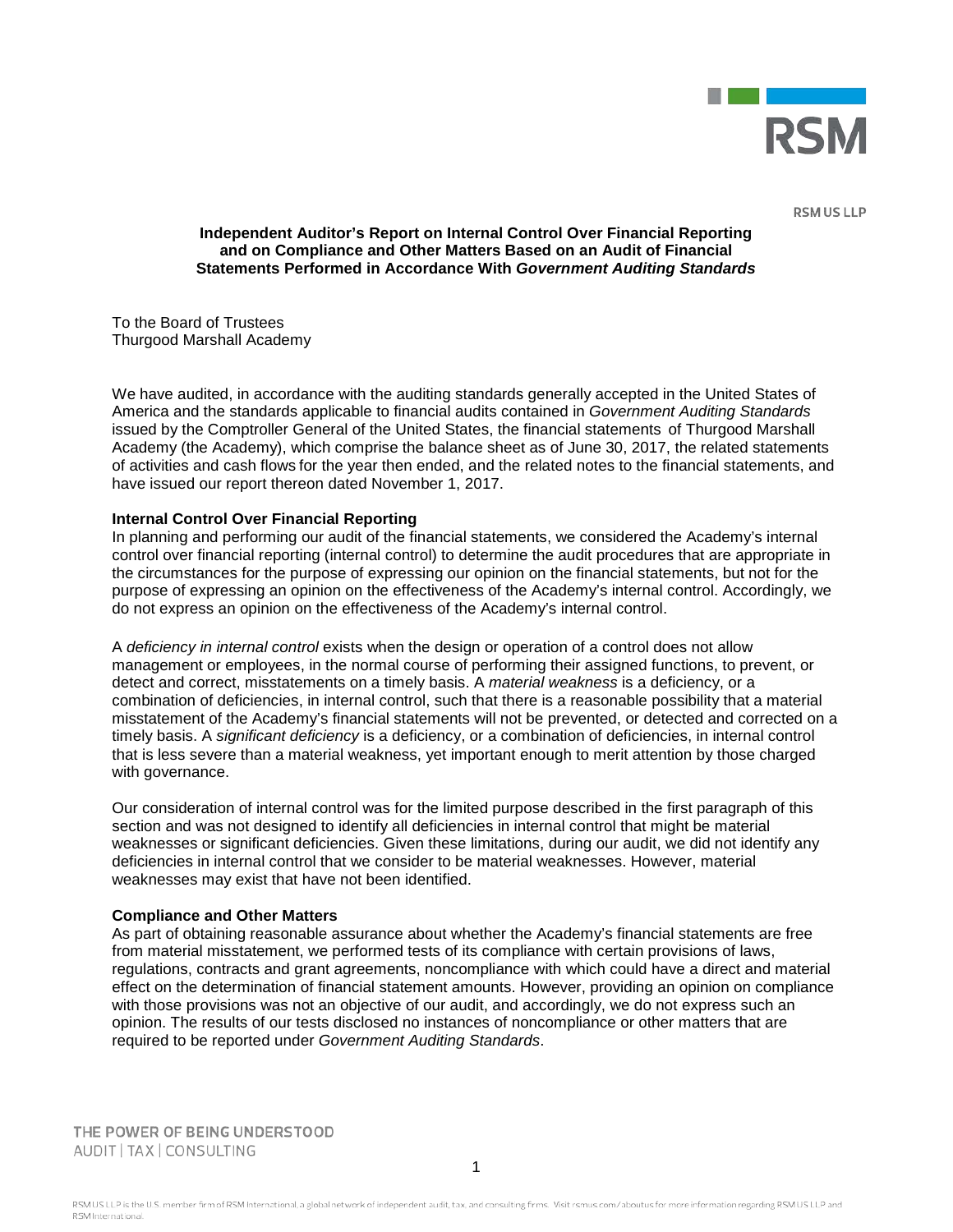## **Purpose of This Report**

The purpose of this report is solely to describe the scope of our testing of internal control and compliance and the results of that testing, and not to provide an opinion on the effectiveness of the Academy's internal control or on compliance. This report is an integral part of an audit performed in accordance with *Government Auditing Standards* in considering the Academy's internal control and compliance. Accordingly, this communication is not suitable for any other purpose.

RSM US LLP

Washington, D.C. November 1, 2017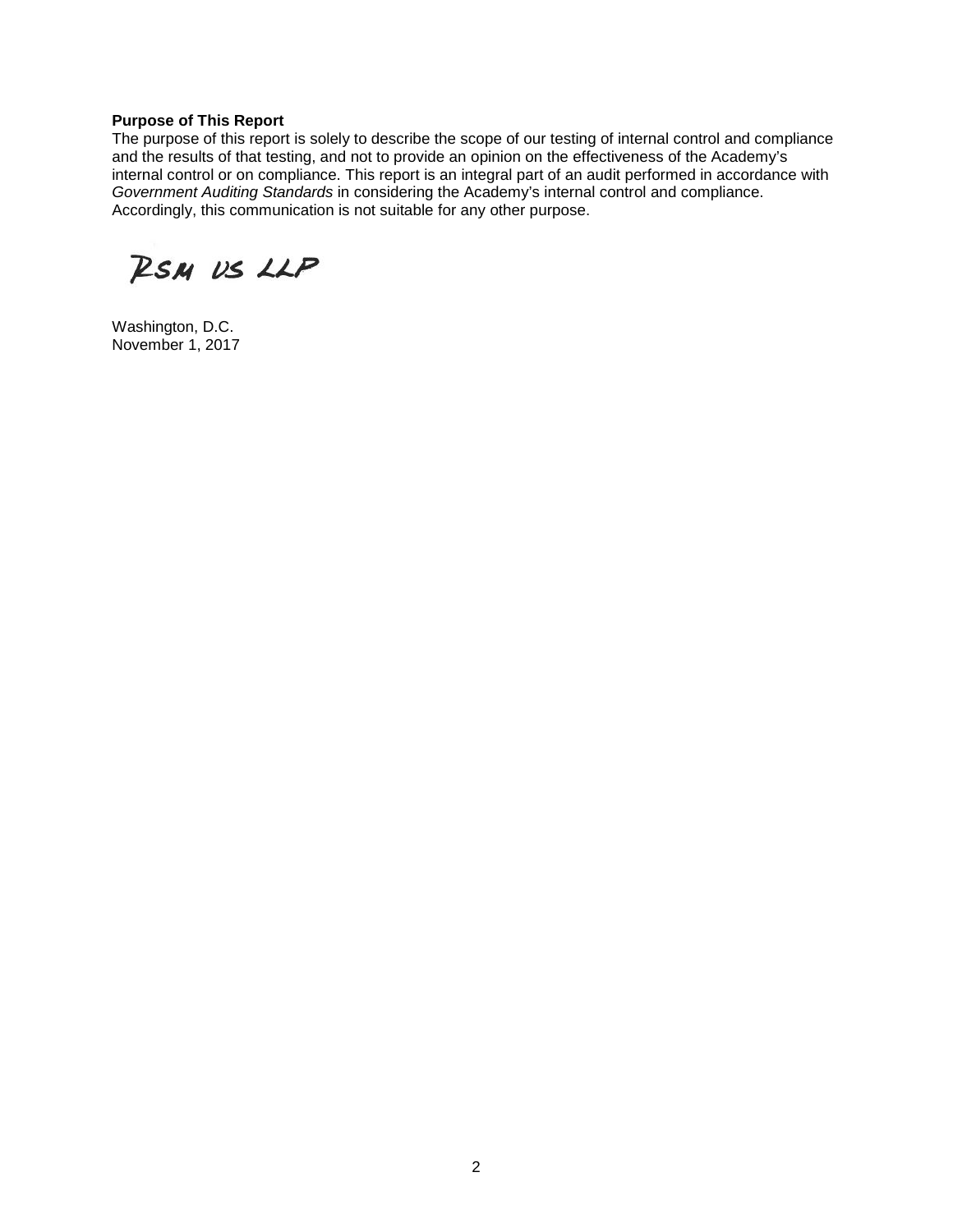

**RSM US LLP** 

## **Independent Auditor's Report on Compliance for Each Major Federal Program; Report on Internal Control Over Compliance; and Report on Schedule of Expenditures of Federal Awards Required by Uniform Guidance**

To the Board of Trustees Thurgood Marshall Academy

#### **Report on Compliance for the Major Federal Program**

We have audited Thurgood Marshall Academy's (the Academy) compliance with the types of compliance requirements described in the *OMB Compliance Supplement* that could have a direct and material effect on the Academy's major federal program for the year ended June 30, 2017. The Academy's major federal program is identified in the summary of auditor's results section of the accompanying schedule of findings and questioned costs.

#### **Management's Responsibility**

Management is responsible for compliance with federal statutes, regulations, and the terms and conditions of its federal awards applicable to its federal programs.

#### **Auditor's Responsibility**

Our responsibility is to express an opinion on compliance for the Academy's major federal program based on our audit of the types of compliance requirements referred to above. We conducted our audit of compliance in accordance with auditing standards generally accepted in the United States of America; the standards applicable to financial audits contained in *Government Auditing Standards*, issued by the Comptroller General of the United States; and the audit requirements of Title 2 U.S Code of Federal Regulations Part 200, *Uniform Administrative Requirements, Cost Principles, and Audit Requirements for Federal Awards* (Uniform Guidance). Those standards and the Uniform Guidance require that we plan and perform the audit to obtain reasonable assurance about whether noncompliance with the types of compliance requirements referred to above that could have a direct and material effect on a major federal program occurred. An audit includes examining, on a test basis, evidence about the Academy's compliance with those requirements and performing such other procedures as we considered necessary in the circumstances.

We believe that our audit provides a reasonable basis for our opinion on compliance for the major federal program. However, our audit does not provide a legal determination of the Academy's compliance.

#### **Opinion on the Major Federal Program**

In our opinion, Thurgood Marshall Academy complied, in all material respects, with the types of compliance requirements referred to above that could have a direct and material effect on its major federal program for the year ended June 30, 2017.

THE POWER OF BEING UNDERSTOOD AUDIT | TAX | CONSULTING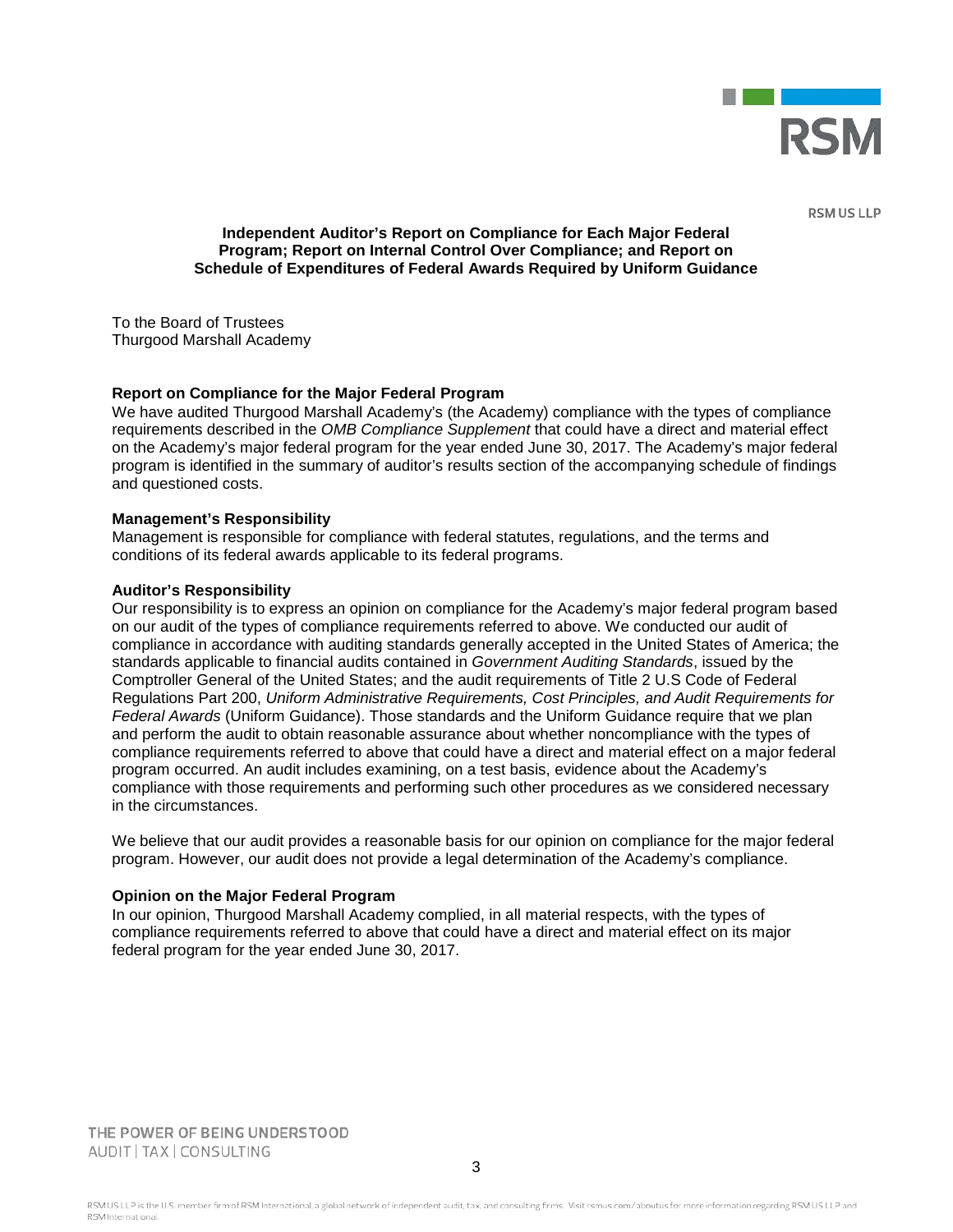#### **Report on Internal Control Over Compliance**

Management of the Academy is responsible for establishing and maintaining effective internal control over compliance with the types of compliance requirements referred to above. In planning and performing our audit of compliance, we considered the Academy's internal control over compliance with the types of requirements that could have a direct and material effect on the major federal program to determine the auditing procedures that are appropriate in the circumstances for the purpose of expressing an opinion on compliance for the major federal program and to test and report on internal control over compliance in accordance with Uniform Guidance, but not for the purpose of expressing an opinion on the effectiveness of internal control over compliance. Accordingly, we do not express an opinion on the effectiveness of the Academy's internal control over compliance.

A *deficiency in internal control over compliance* exists when the design or operation of a control over compliance does not allow management or employees, in the normal course of performing their assigned functions, to prevent, or detect and correct, noncompliance with a type of compliance requirement of a federal program on a timely basis. A *material weakness in internal control over compliance* is a deficiency, or combination of deficiencies, in internal control over compliance, such that there is a reasonable possibility that material noncompliance with a type of compliance requirement of a federal program will not be prevented, or detected and corrected, on a timely basis. A *significant deficiency in internal control over compliance* is a deficiency, or a combination of deficiencies, in internal control over compliance with a type of compliance requirement of a federal program that is less severe than a material weakness in internal control over compliance, yet important enough to merit attention by those charged with governance.

Our consideration of internal control over compliance was for the limited purpose described in the first paragraph of this section and was not designed to identify all deficiencies in internal control over compliance that might be material weaknesses or significant deficiencies. We did not identify any deficiencies in internal control over compliance that we consider to be material weaknesses. However, material weaknesses may exist that have not been identified.

The purpose of this report on internal control over compliance is solely to describe the scope of our testing of internal control over compliance and the results of that testing based on the requirements of Uniform Guidance. Accordingly, this report is not suitable for any other purpose.

#### **Report on Schedule of Expenditures of Federal Awards Required by Uniform Guidance**

We have audited the financial statements of Thurgood Marshall Academy as of and for the year ended June 30, 2017, and we have issued our report thereon dated November 1, 2017, which contained an unmodified opinion on those financial statements. Our audit was conducted for the purpose of forming an opinion on the financial statements as a whole. The accompanying schedule of expenditures of federal awards is presented for purposes of additional analysis as required by Uniform Guidance, and is not a required part of the financial statements. Such information is the responsibility of management and was derived from and relates directly to the underlying accounting and other records used to prepare the financial statements. The information has been subjected to the auditing procedures applied in the audit of the financial statements and certain additional procedures, including comparing and reconciling such information directly to the underlying accounting and other records used to prepare the financial statements or to the financial statements themselves, and other additional procedures in accordance with auditing standards generally accepted in the United States of America. In our opinion, the schedule of expenditure of federal awards is fairly stated in all material respects in relation to the financial statements as a whole.

RSM US LLP

Washington, D.C. November 1, 2017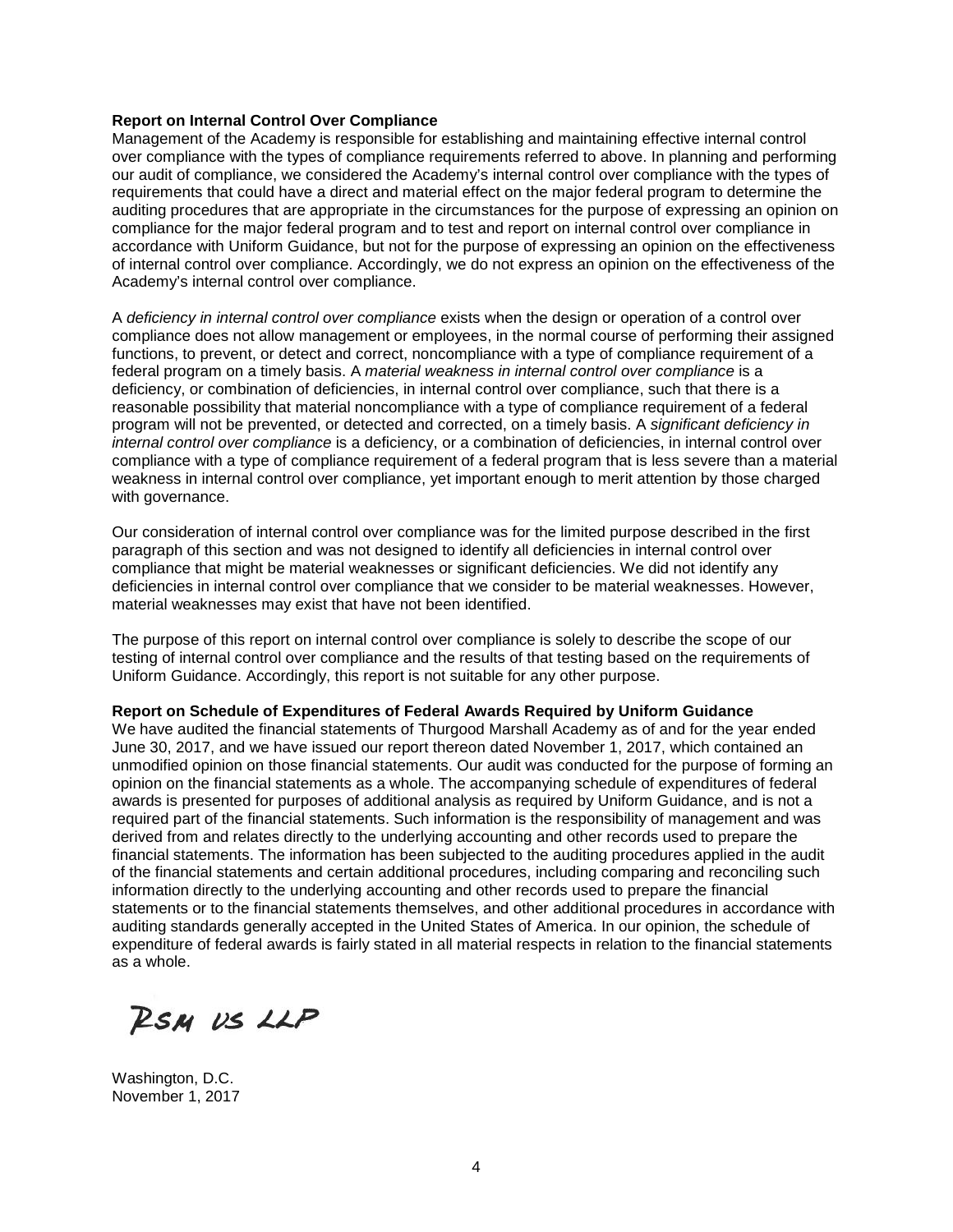# **Schedule of Expenditures of Federal Awards Year Ended June 30, 2017**

|                                                        | Federal<br><b>CFDA</b> | Grant/Contract | Federal       |
|--------------------------------------------------------|------------------------|----------------|---------------|
| Federal Grantor/Pass-Through Grantor/Program Title     | Number                 | Number         | Expenditures  |
| <b>Department of Education</b>                         |                        |                |               |
| Fund for the Improvement of Education:                 |                        |                |               |
| Pass-through:                                          |                        |                |               |
| District of Columbia Office of State Superintendent    |                        |                |               |
| of Education:                                          |                        |                |               |
| SOAR - Increasing Academic Quality                     | 84.370C                | N/A            | \$<br>346,028 |
| <b>Twenty-First Century Community Learning Centers</b> | 84.287C                | N/A            | 311,755       |
| Title I Grants to Local Educational Agencies           | 84.010A                | N/A            | 193,971       |
| <b>IDEA 611-Annual</b>                                 | 84.027A                | N/A            | 76,674        |
| <b>Improving Teacher Quality State Grants</b>          | 84.367A                | N/A            | 47,781        |
|                                                        |                        |                | 976,209       |
| District of Columbia Department of Health:             |                        |                |               |
| DC School-Based Physical Education and Physical        |                        |                |               |
| <b>Activity Program</b>                                | 93.945                 | N/A            | 7,935         |
|                                                        |                        |                |               |
| Promoting Adolescent Health through School-Based       |                        |                |               |
| <b>HIV/STD Prevention</b>                              | 84.377                 | N/A            | 7,500         |
|                                                        |                        |                |               |
| <b>Federal Communications Commission</b>               |                        |                |               |
| E-RATE Program                                         | N/A                    | 471-161051274  | 17,714        |
|                                                        |                        |                |               |
| <b>Department of Agriculture</b>                       |                        |                |               |
| Pass-through:                                          |                        |                |               |
| District of Columbia Office of State Superintendent    |                        |                |               |
| of Education:                                          |                        |                |               |
| <b>Child Nutrition Cluster:</b>                        |                        |                |               |
| National School Lunch Program                          | 10.555                 | N/A            | 57,566        |
| School Breakfast Program                               | 10.553                 | N/A            | 8,541         |
| Fresh Fruits and Vegetables Program                    | N/A                    | N/A            | 6,517         |
|                                                        |                        |                | 72,624        |
|                                                        |                        |                |               |
| <b>Total expenditures of federal awards</b>            |                        |                | 1,081,982     |
|                                                        |                        |                |               |

See notes to schedule of expenditures of federal awards.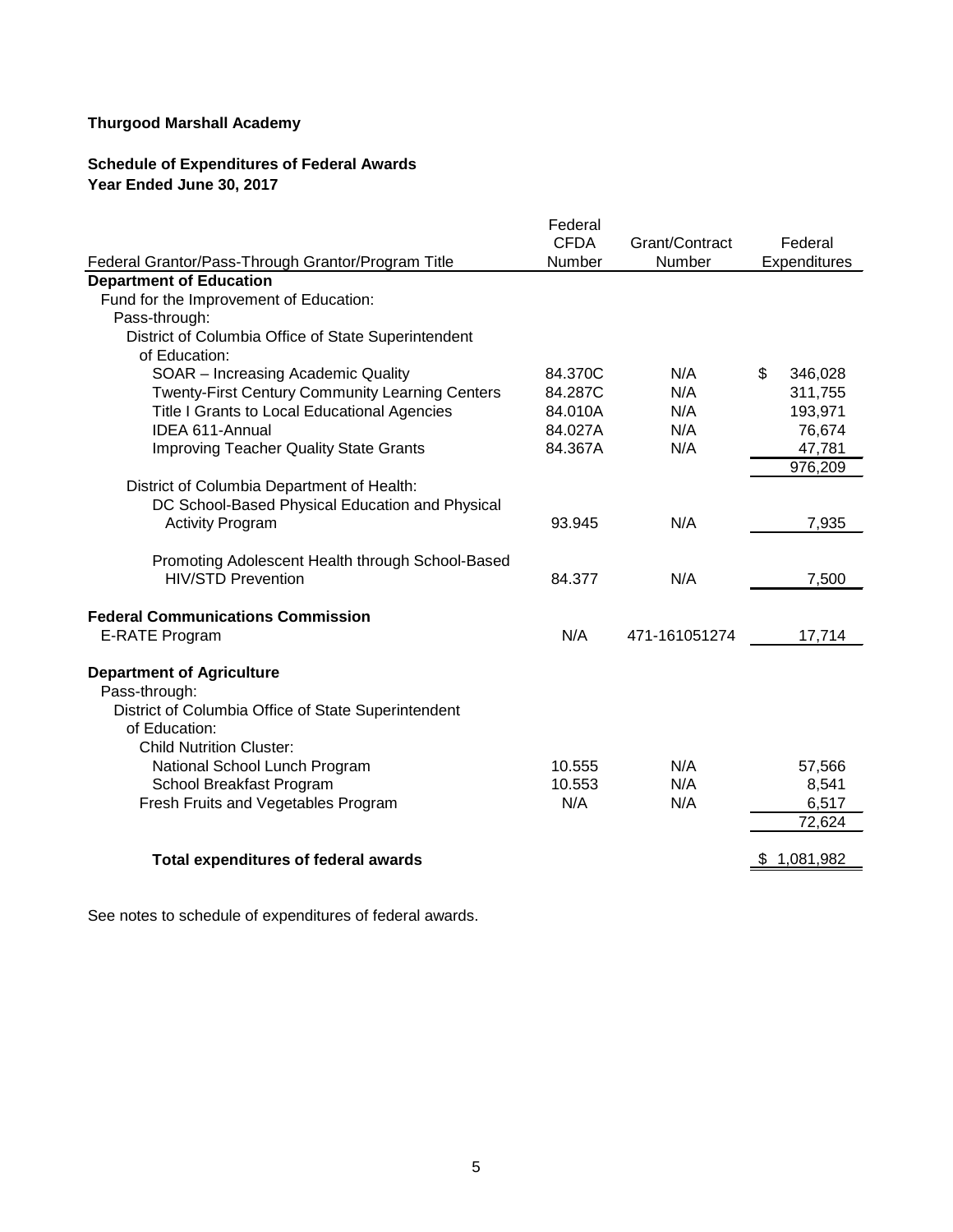# **Notes to Schedule of Expenditures of Federal Awards**

# **Note 1. Basis of Presentation**

The accompanying schedule of expenditures of federal awards includes the federal grant activity of Thurgood Marshall Academy (the Academy) and is presented on the accrual basis of accounting. The information in this schedule is presented in accordance with the requirements of Title 2 U.S Code of Federal Regulations Part 200, *Uniform Administrative Requirements, Cost Principles, and Audit Requirements for Federal Awards.* Therefore, some amounts presented in this schedule may differ from amounts presented in, or used in the preparation of, the financial statements.

# **Note 2. Indirect Costs**

The Academy does not charge indirect costs to its federal awards. As such, the Academy has elected to use the 10% de minimus rate provided in 2 CFR 200.

# **Note 3. Subrecipients**

There were no amounts paid to subrecipients for the year ended June 30, 2017.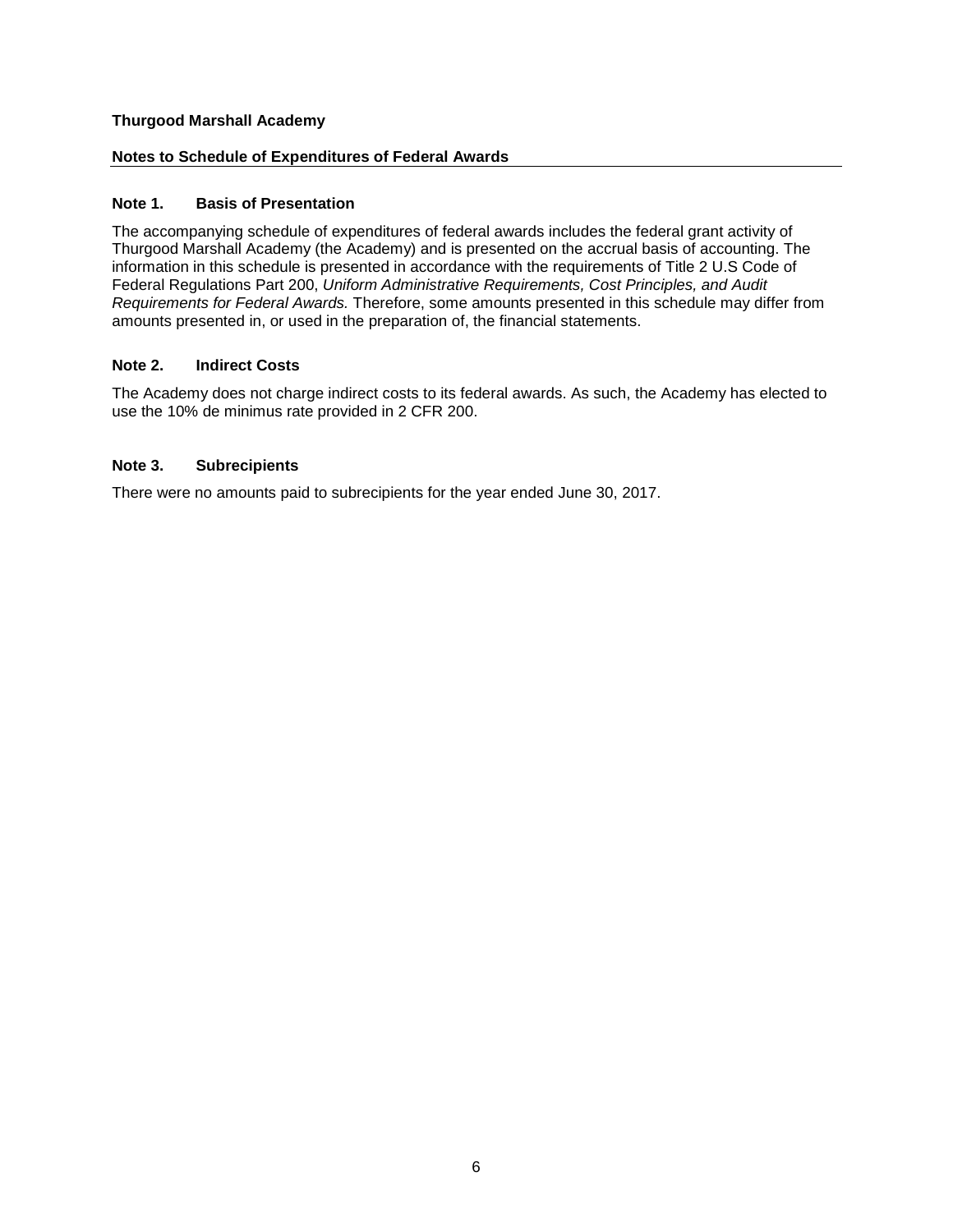## **Schedule of Findings and Questioned Costs Year Ended June 30, 2017**

# **Section I. Summary of Auditor's Results**

# *Financial Statements*

| Type of report the auditor issued on whether the financial<br>statements audited were prepared in accordance with GAAP:    | Unmodified                                                       |
|----------------------------------------------------------------------------------------------------------------------------|------------------------------------------------------------------|
| Internal control over financial reporting:<br>Material weakness(es) identified?<br>Significant deficiency(ies) identified? | No<br>Yes<br>X<br>Χ<br>Yes<br>None Reported                      |
| Noncompliance material to financial statements noted?                                                                      | No<br>Yes<br>X.                                                  |
| <b>Federal Awards</b>                                                                                                      |                                                                  |
| Internal control over major programs:<br>Material weakness(es) identified?<br>Significant deficiency(ies) identified?<br>٠ | Yes<br>No<br>X<br>X<br>Yes<br>None Reported                      |
| Type of auditor's report issued on compliance<br>for major programs:                                                       | Unmodified                                                       |
| Any audit findings disclosed that are required<br>to be reported in accordance with 2 CFR 200.516(a)?                      | Yes<br>No<br>X                                                   |
| Identification of major programs:                                                                                          |                                                                  |
| CFDA Number(s) or Other Identifying Number                                                                                 | Name of Federal Program or Cluster                               |
| 84.287                                                                                                                     | <b>Twenty-First Century Community</b><br><b>Learning Centers</b> |
| Dollar threshold used to distinguish between<br>Type A and Type B programs:                                                | \$750,000                                                        |
| Auditee qualified as low-risk auditee?                                                                                     | No<br>Yes<br>X                                                   |
| Section II. Financial Statement Findings and Other Matters                                                                 |                                                                  |
|                                                                                                                            |                                                                  |

None reported.

# **Section III. Federal Award Findings and Questioned Costs**

None reported.